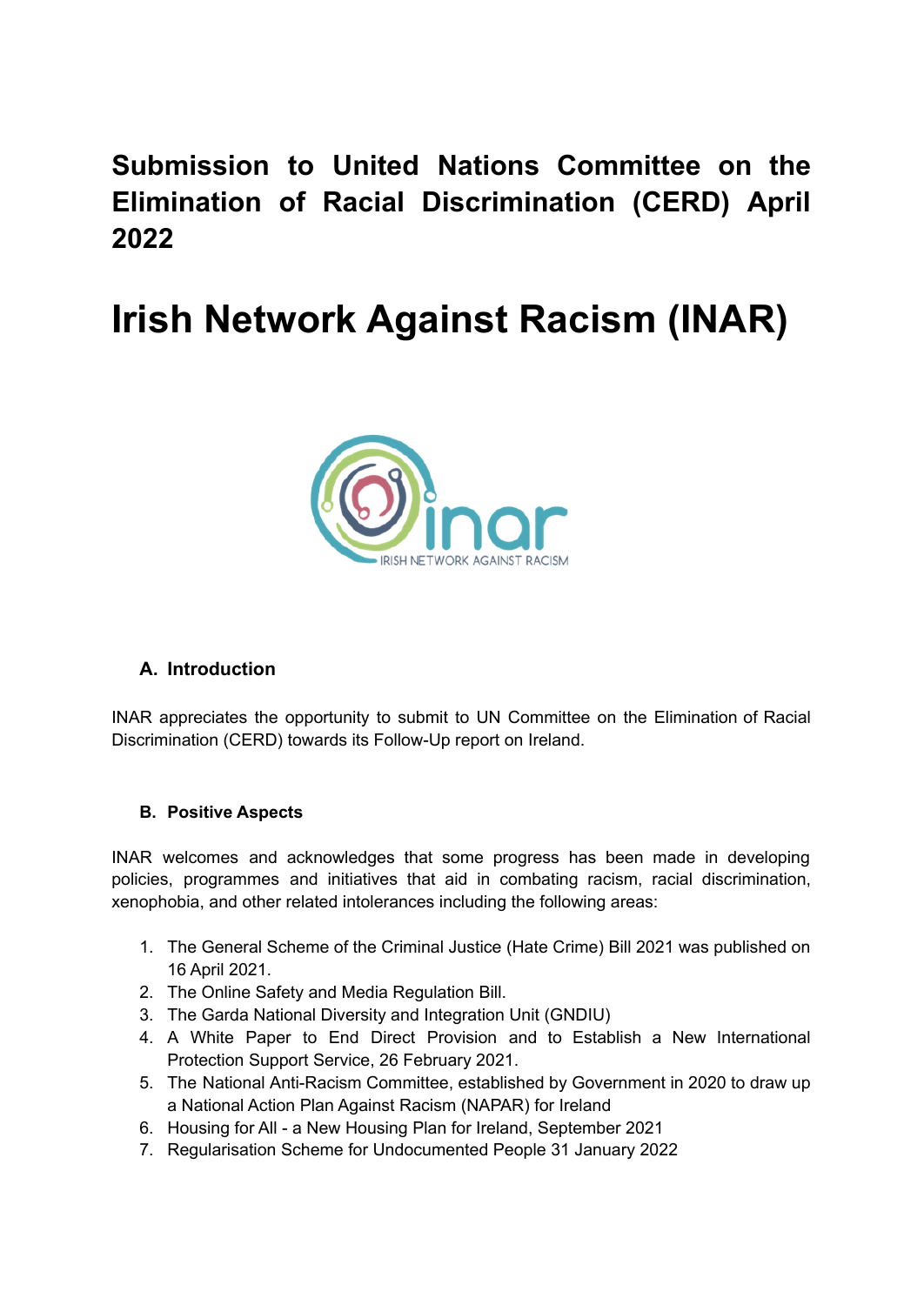## **C. Concerns and Recommendations**

## **Data Collection**

INAR notes its concern over the lack of updated and comparable disaggregated equality data and the delay by the State in putting in systems to collect such data. INAR acknowledges that the Census is scheduled for the  $3<sup>rd</sup>$  of April 2022 and forms have already been distributed. INAR welcomes the inclusion of expanded and improved categories for ethnic self-identification in this year's census.

INAR also notes that the collection of standardised comparable disaggregated equality data is key to the implementation of the National Action Plan Against Racism (NAPAR). There is a need to build on the improvements to the census questionnaire, to collect reliable and comparable data for evidence-based policies, initiatives, and interventions, across all government departments and functions. Disaggregated data by racial or ethnic origin is important to reflect the lived realities of ethnic minorities. It is essential to the realisation of human rights, such as the rights to education, health, and participation in public affairs.

## **Recommendations:**

- 1. Collection of standard reliable and comparable equality data across government functions
- 2. Any policy development, adaptation and framing should be based on robust and reliable data.
- 3. Data collection should cover all categories and target all possible grounds of discrimination (in other words must reflect the intersectionality of multiple grounds of oppression) and this must be done in full compliance with data protection rules.
- 4. Ensure the existence of a Firewall to protect participants from exposing their document status.
- 5. Decisions concerning data collection on particularly vulnerable or marginalised groups, including, 'legally invisible' groups for instance, should be made in close partnership or consultation with the group concerned to mitigate associated risks.
- 6. Data should be published regularly in a format that permits identification and analysis of multiple and intersecting disparities and discrimination. Individuals may experience discrimination and inequality along multiple axes (for example, gender and disability).
- 7. Metadata (data describing the data) and paradata (data about the process by which the data were collected) should be available and standardised, as relevant, across data collectors and data collection instruments. Doing so facilitates accessibility, interpretation, and trust.

#### **Incorporation of the Convention into the domestic legal order**

The lack of domestication of the ICERD into Irish national legal order means that people who experience discrimination cannot invoke it. INAR encourages the gov to domestication all international conventions that aid in combating racial discrimination, particularly ICERD.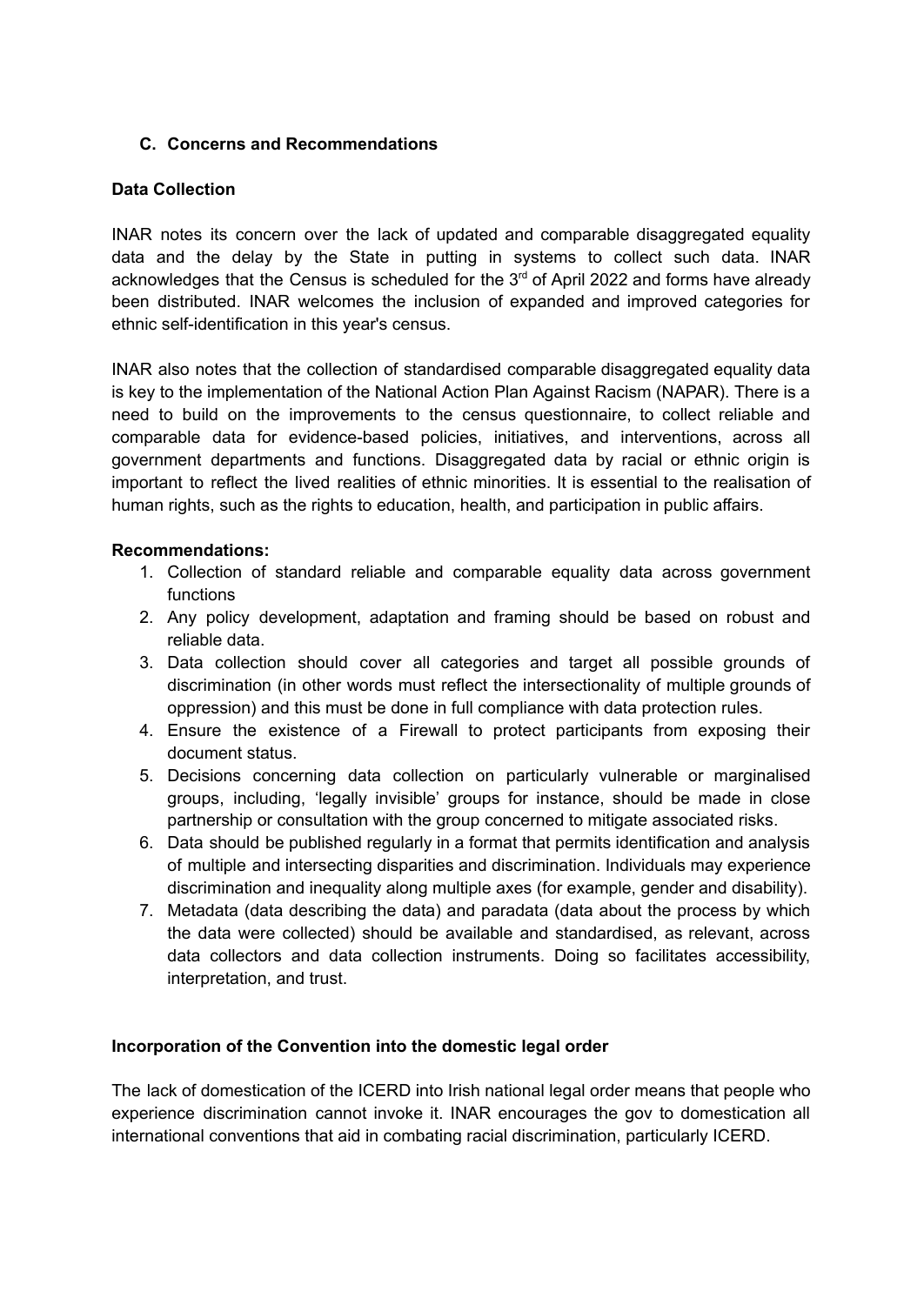#### **Recommendation:**

1. The Irish Network Against Racism and its members encourage the Irish government to incorporate the International Convention for the Elimination of All forms of Racial Discrimination in its domestic legal order and any other relevant treaties that aid in combating racism and racial discrimination.

#### **Reservation to Article 4 of the Convention**

Despite the several recommendations by CSOs, Ireland has still not removed the reservation it has on the Convention. The International Convention on the Elimination of all forms of Racial Discrimination is an essential framework in combating racism and racial discrimination, therefore by removing the reservation the government of Ireland reaffirms its commitment to taking tangible steps to ending racism and create a just and equitable Ireland.

## **Recommendation:**

1. INAR urges the Irish government to remove the reservation it has on the ICERD as a matter of urgency to ensure that people fully enjoy the human rights imperatives enshrined in the Convention.

#### **Legislative framework for the elimination of racial discrimination**

While INAR acknowledges that some progress has been made in the development of the legislative framework for the elimination of racial discrimination, for example in the review of the Equal Status Acts and Equality in Employment Acts, and the consultations on the review of the 1989 Prohibition of Incitement to Hatred Act, we however note the following concerns:

- a) The lack of wider and comprehensive consultations with the public particularly with affected groups.
- b) The absence of all prohibited grounds of racial discrimination in conformity with article 1 of the Convention.
- c) The absence of explicit prohibition of multiple or intersectional discrimination.
- d) The lack of an explicit provision allowing victims to bring a claim under multiple grounds of oppression.
- e) The exclusion of socio-economic status as an intersecting ground with racism.
- f) The lack of effective remedies for victims of racism and racial discrimination.

#### **Recommendations:**

- 1. In any policy development the Government of Ireland must ensure that affected groups are major stakeholders and are consulted before, during and after development and in the implementation, monitoring, and evaluation of the policy.
- 2. The state must go beyond just the development of a legislative framework but must also ensure that the enshrined rights are justiciable.
- 3. Create legislation augmenting the powers of equality bodies to affirm the right to equality and non-discrimination, including through the enhancement of the enforcability by the Irish Human Rights and Equality Commission of the Public Sector Human Rights and Equality Duty.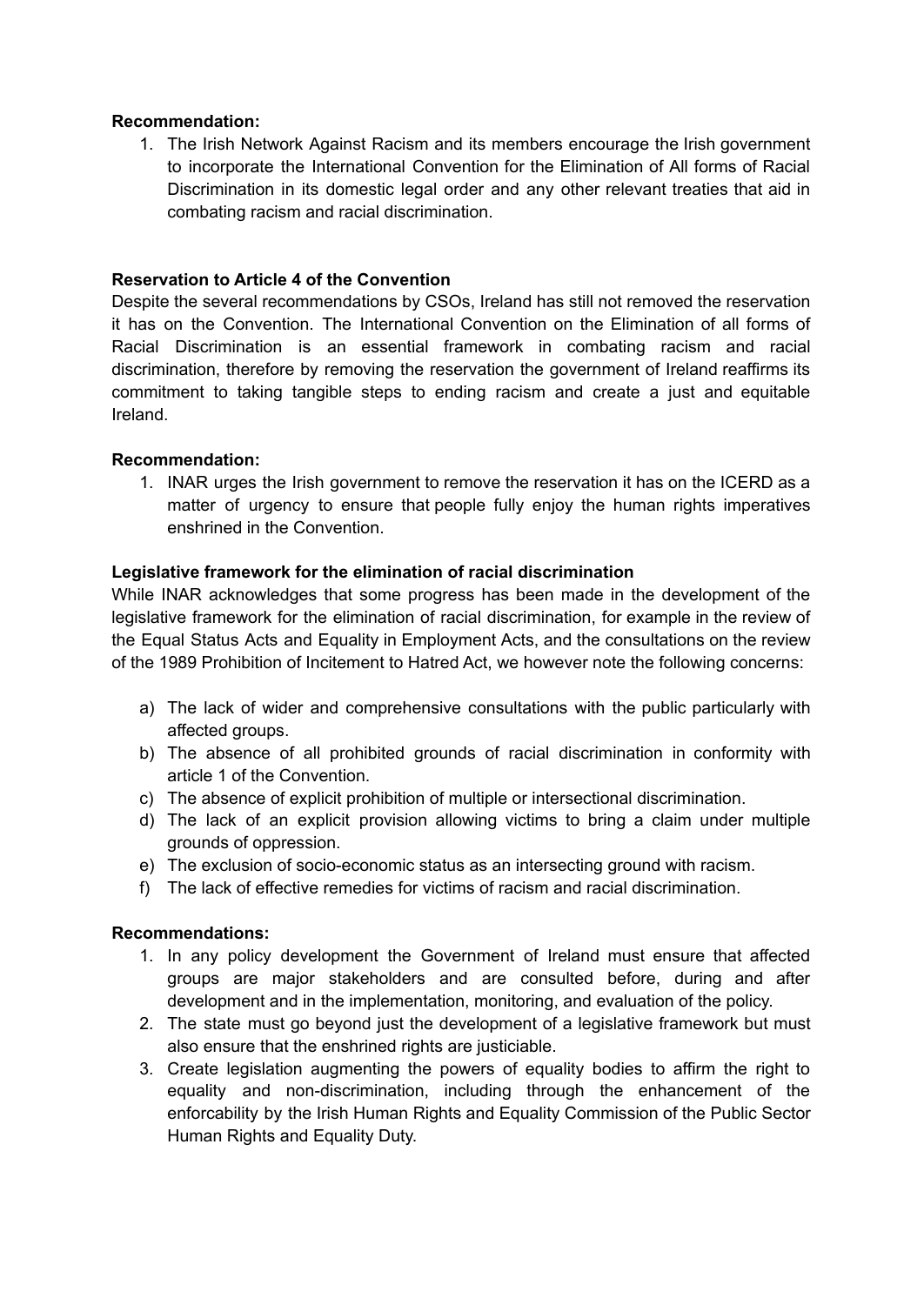# **The policy and institutional framework for the elimination of racial discrimination National Action Plan Against Racism**

INAR welcomes the work of the National Anti-Racism Committee (ARC) established by the Government in 2020, and its current drafting of a National Action Plan Against Racism. INAR is keen that the Government ensures that the NAPAR enjoys leadership and legitimacy across all departments and that robust resourcing, oversight and implementation mechanisms are in place to ensure its effectiveness.

## INAR notes:

## **a) Timelines**

The ARC's Terms of Reference require it to produce an Interim Report to Government within three months of convening, and to provide a draft National Action Plan Against Racism ('NAPAR') to Government within one year. <sup>1</sup> The ARC submitted its Interim Report to Government in November 2020,<sup>2</sup> However INAR notes that the report was not published until April 2021. Moreover, the provisional timeline for the draft NAPAR was pushed back to the end of 2021,<sup>3</sup> and is now scheduled for publication sometime in 2022.<sup>4</sup>

# INAR makes the following **Recommendations:**

The Government of Ireland must ensure that:

- 1. The NAPAR is housed in the highest office of the land, Office of the Taoiseach (Prime Minister) to ensure political support and accountability at the highest level in the country
- 2. Disaggregated ethnic data collection must be standardised across all state functions.
- 3. Must have both vertical and horizontal application to include businesses as direct duty bearers. Ensure that companies are liable for racism and racial discrimination that their employees face.
- 4. Ensure that the NAPAR is cross- cutting all departments and functions of administration, and all sectors of activity
- 5. Oversight, transparency, and accountability to minorities are vital to the success of the NAPAR
- 6. Cohesion with other government programs and policies to ensure a holistic approach to tackling racism
- 7. Establishment of an independent oversight body, comprised representatives from minority representative organisations to monitor the implementation of the NAPAR and draw data and lessons for the creation of subsequent increasingly successful iterations of the NAPAR
- 8. Ensure full resourcing of the NAPAR

 $2$  See Anti Racism Committee, Interim Report to the Minister for Children, Equality, Disability, Integration and Youth (2020). [ed3f39e2-4aa1-4991-aa06-52beae8310db.pdf](https://www.gov.ie/pdf/?file=https://assets.gov.ie/132151/ed3f39e2-4aa1-4991-aa06-52beae8310db.pdf#page=null) (www.gov.ie)

<sup>3</sup> See Department of Children, Equality, Disability, Integration and Youth, Minister O'Gorman publishes Interim Report of Independent Anti-Racism Committee and welcomes the launch of the Committee's Public Consultation (2021). gov.ie - Minister O'Gorman publishes Interim [Report of Independent Anti-Racism Committee and](https://www.gov.ie/en/press-release/c9325-minister-ogorman-publishes-interim-report-of-independent-anti-racism-committee-and-welcomes-the-launch-of-the-committees-public-consultation/) [welcomes the launch of the Committee's Public Consultation \(www.gov.ie\)](https://www.gov.ie/en/press-release/c9325-minister-ogorman-publishes-interim-report-of-independent-anti-racism-committee-and-welcomes-the-launch-of-the-committees-public-consultation/)

<sup>1</sup> The ARC has been mandated to review current evidence and practice and make recommendations to the Government on how best to strengthen its approach to tackling racism, including drawing up a new NAPAR. See Department of Justice, gov.ie - Action Plan Against [Racism for Ireland to be drawn up by new independent](https://www.gov.ie/en/press-release/6bedb-action-plan-against-racism-for-ireland-to-be-drawn-up-by-new-independent-anti-racism-committee/) [Anti-Racism Committee \(www.gov.ie\).](https://www.gov.ie/en/press-release/6bedb-action-plan-against-racism-for-ireland-to-be-drawn-up-by-new-independent-anti-racism-committee/) INAR made submissions to the Anti-Racism Committee in 2021.

<sup>4</sup> Committee on the Elimination of Racial Discrimination, Information received from Ireland on follow-up to the concluding observations on its combined fifth to ninth periodic reports (2022) UN Doc. CERD/C/IRL/FCO/5-9 para 24. [Treaty bodies Download \(ohchr.org\)](https://tbinternet.ohchr.org/_layouts/15/treatybodyexternal/Download.aspx?symbolno=CERD%2fC%2fIRL%2fFCO%2f5-9&Lang=en)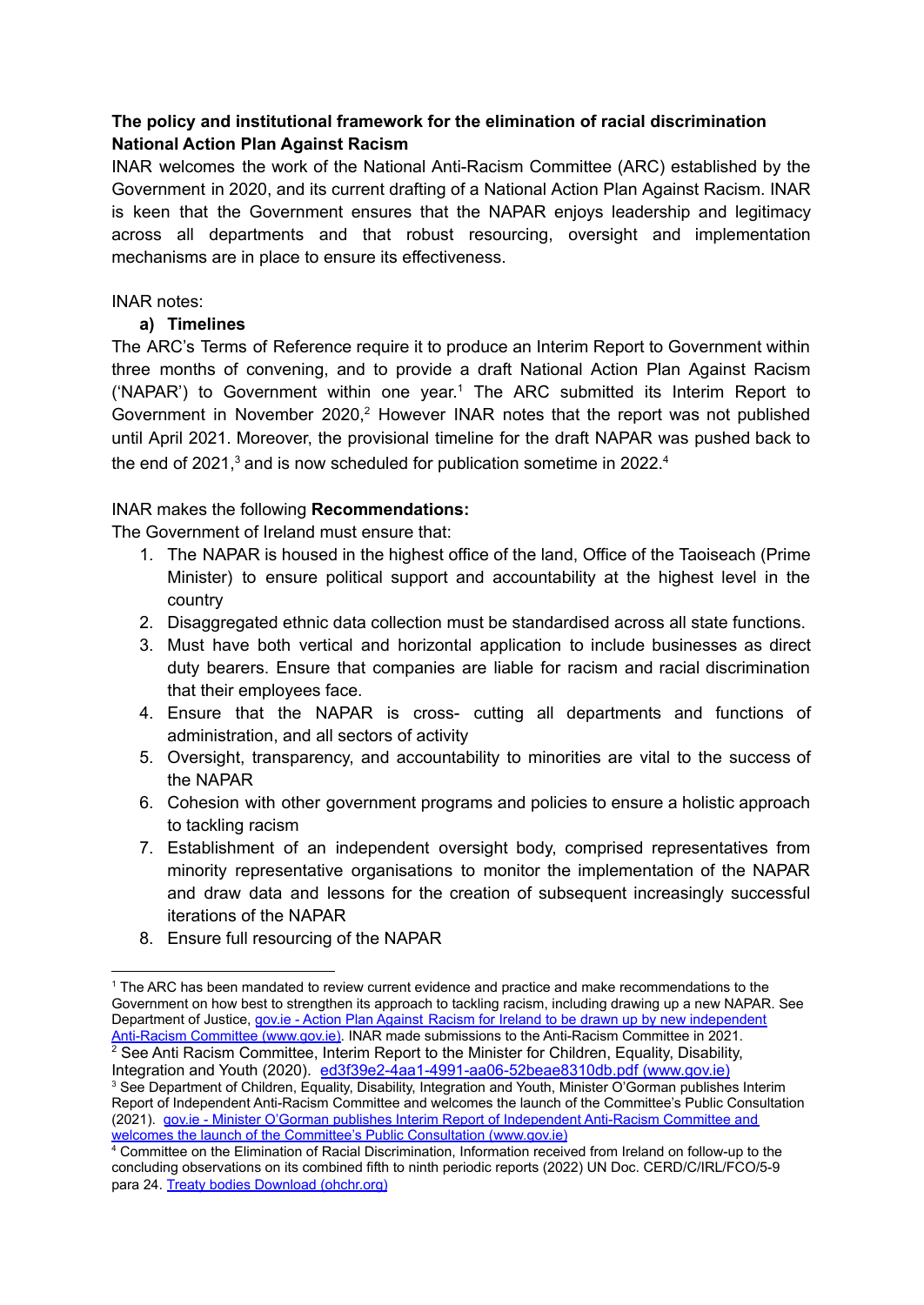- 9. Measures to ensure compliance with NAPAR obligations, such as an independent complaints mechanism, and sanctions for non -compliance.
- 10. Government leadership to ensure that tackling racism is taken to be a shared responsibility, fostering cooperation and partnership among stakeholders
- 11. Alignment with regional and international human rights treaties

## **Racial profiling**

INAR notes with great concern the continuation of reports of racial profiling, particularly over the last two years of the pandemic, targeting mostly people of African descent and other ethnic minority groups.

INAR also notes that the Garda Diversity and Integration Strategy 2019-2021 was not fully implemented, a missed opportunity as this might have seen an improvement in trust among minority communities of the national policing service.

## **Recommendations:**

- 1. Legislate for the explicit prohibition of racial profiling by An Garda Siochana.
- 2. Put in place an independent complaints mechanisms dealing with incidents of racial profiling, poor service towards minorities and racial victimisation
- 3. Ensure the proper recording of cases of racial profiling by the police, prosecution and provide effective remedies for victims of racial, through legislation.

#### **Mother and baby homes**

INAR notes that the Commission on Mother and Baby Homes submitted its final report of findings and recommendations regarding human rights abuses in these institutions, after some delays, and amid significant levels of criticism of its findings and conclusions from a range of human rights groups. INAR notes with regret that the Report ignored evidence of racism it had itself recorded and paradoxically found "no evidence of racial discrimination", to the dismay of ethnic minority survivors of these institutions, who contest this finding in the strongest terms.

#### **Hate Crime and Hate speech:**

#### **Hate Crime legislation**

The Irish Network Against Racism welcome the advancement of the timetable for Hate Crime Legislation, however INAR has concerns that while it was promoted in the Programme for Government 2020 that the legislation would be enacted, "within 12 months of the formation of the government", after over 24 months it is still not on the statute books.

#### **Process**

INAR notes that the process for bringing forward Hate Crime Legislation was arrived at following its Public Consultation and conclusion of the 20 year Review of the 1989 Prohibition of Incitement to Hatred Act, leading to some confusion through the conflation of hate crime and hate speech. INAR welcomes the fact that, while public consultation did take place, and INAR and its members made submissions and took part in town hall consultations, this consultation process was focused on a review of the 1989 Prohibition of Incitement to Hatred Act, and future provisions for combating *hate speech*. Provisions for *hate crime*, including questions regarding the use of aggravated sentencing, the test for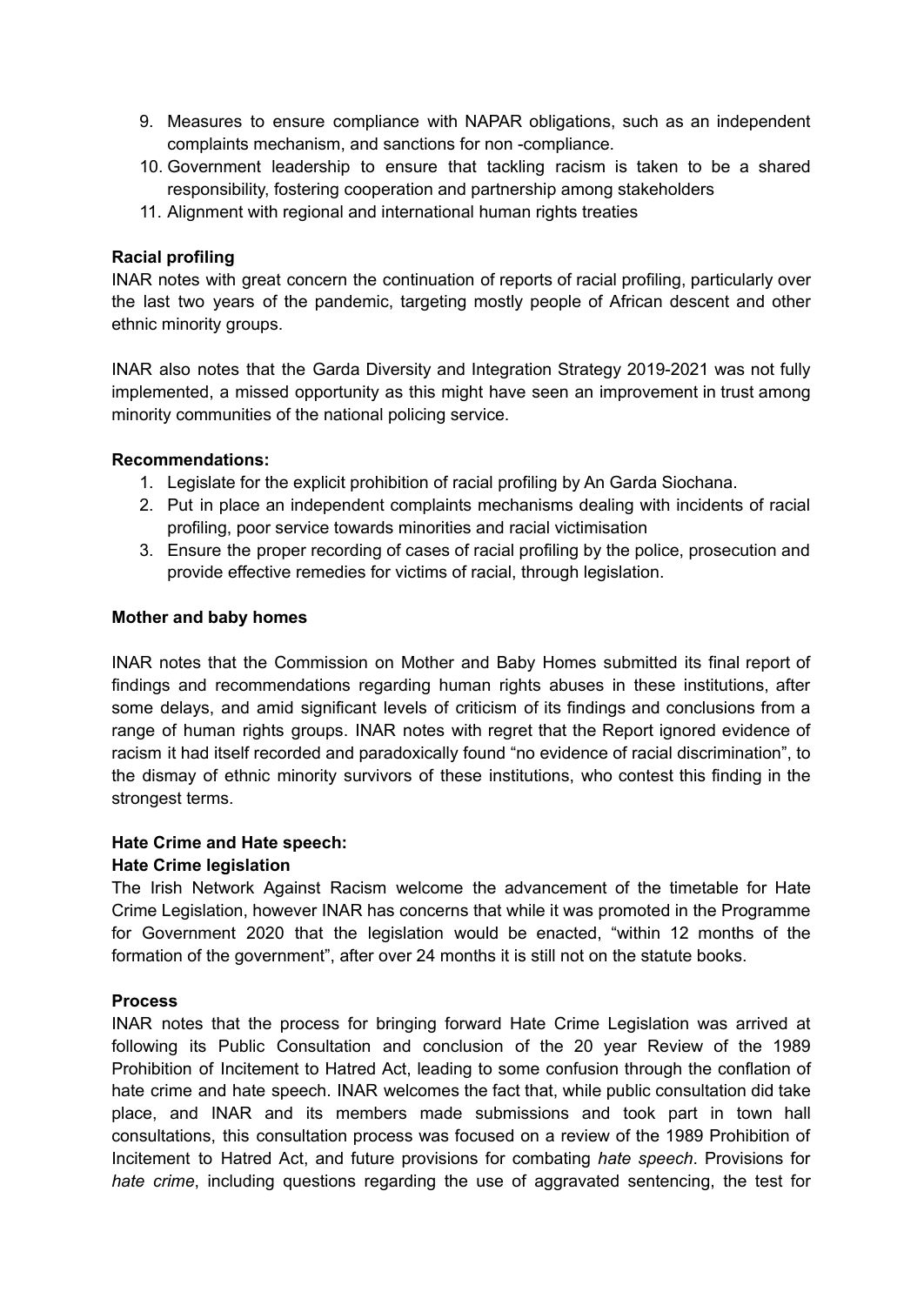motivation etc, were explicitly not included in this process. An anticipated public consultation process, inclusive of key stakeholders, that was focused on *hate crime* provisions, did not take place.

#### **The drafting of the Online Safety and Media Regulation Bill**

This is very welcome. INAR favours media and social media regulation, rather than criminal law legislation, as instruments for curbing hate speech

INAR recommends that the state ensures that the development of the Online Safety and Media Regulation Bill is done in consultation with affected groups and must be in line with international human rights standards and must prioritise its enactment.

## **Racist hate crime (Coalition Against Hate Crime)**

#### **Racist incitement to hatred and hate crime**

- 1. In April 2021 the Government published the General Scheme of the Criminal Justice (Hate Crime) Bill 2021 5 . We welcome the publication of the Bill which is aimed at reviewing provisions on incitement to hatred contained in the Prohibition of Incitement to Hatred Act 1989<sup>6</sup> and introducing hate crime legislation. We however note with disappointment that the original schedule of 12 months contained in the 2020 Programme for Government has run over by a further year, with the text of the legislation foreseen to be published in Summer 2022.
- 2. We acknowledge the 2019 public consultation on incitement to hatred<sup>7</sup> and the outcome report published in 2020<sup>8</sup>. However, we note with disappointment that a further consultation on hate crime has not been advanced as promised. We call on the government to carry out further consultations with affected groups and other stakeholders on the experience of hate crime in Ireland.
- 3. INAR is a member of the Coalition against Hate Crime Ireland together with 17 other civil society organisations representing commonly targeted groups. As a Coalition, we submitted matters to the pre-legislative scrutiny stage on the General Scheme of the Criminal Justice (Hate Crime) Bill  $2021$ <sup>9</sup>. The following concerns on the legislation have been raised:
	- a. some of the groups that experience hate crime are subject to over policing, therefore care must be taken in drafting to ensure that the groups that most require the protection this legislation affords should not be disproportionately targeted as suspects;
	- b. While there is an argument for the inclusion of incitement to hatred and hate crime offences in the same legislation, we consider that it would be better

<sup>&</sup>lt;sup>5</sup>https://justice.ie/en/JELR/General Scheme\_Criminal\_Justice\_(Hate\_Crime)\_Bill\_2021.pdf/Files/General\_Scheme\_Criminal [\\_Justice\\_\(Hate\\_Crime\)\\_Bill\\_2021.pdf?msclkid=18df701cb1c111ec9434e05ec2a9ae4e](https://justice.ie/en/JELR/General_Scheme_Criminal_Justice_(Hate_Crime)_Bill_2021.pdf/Files/General_Scheme_Criminal_Justice_(Hate_Crime)_Bill_2021.pdf?msclkid=18df701cb1c111ec9434e05ec2a9ae4e)

<sup>6</sup><https://www.irishstatutebook.ie/eli/1989/act/19/enacted/en/html?msclkid=30ca7049b1c111ec8e48391013cb2e45>

<sup>&</sup>lt;sup>2</sup>[https://www.justice.ie/en/JELR/Pages/Hate\\_Speech\\_Public\\_Consultation#:~:text=This%20consultation%20forms%20part%](https://www.justice.ie/en/JELR/Pages/Hate_Speech_Public_Consultation#:~:text=This%20consultation%20forms%20part%20of%20the%20review%20of,individuals%20who%20experience%20the%20impacts%20of%20hate%20speech.?msclkid=54bb394eb1c111ec9c8024172d1bc99b) [20of%20the%20review%20of,individuals%20who%20experience%20the%20impacts%20of%20hate%20speech.?msclkid=54](https://www.justice.ie/en/JELR/Pages/Hate_Speech_Public_Consultation#:~:text=This%20consultation%20forms%20part%20of%20the%20review%20of,individuals%20who%20experience%20the%20impacts%20of%20hate%20speech.?msclkid=54bb394eb1c111ec9c8024172d1bc99b) [bb394eb1c111ec9c8024172d1bc99b](https://www.justice.ie/en/JELR/Pages/Hate_Speech_Public_Consultation#:~:text=This%20consultation%20forms%20part%20of%20the%20review%20of,individuals%20who%20experience%20the%20impacts%20of%20hate%20speech.?msclkid=54bb394eb1c111ec9c8024172d1bc99b)

<sup>&</sup>lt;sup>8</sup>https://www.justice.ie/en/JELR/Legislating for Hate Speech and Hate Crime in Ireland Web.pdf/Files/Legislating for Hate Speech and Hate Crime in Ireland Web.pdf?msclkid=7573bcc5b1c111ec95e2e371c8027dc7

<sup>9</sup> <https://www.iccl.ie/wp-content/uploads/2021/11/Coalition-Against-Hate-Crime-submission-on-Hate-Crime-Bill.pdf>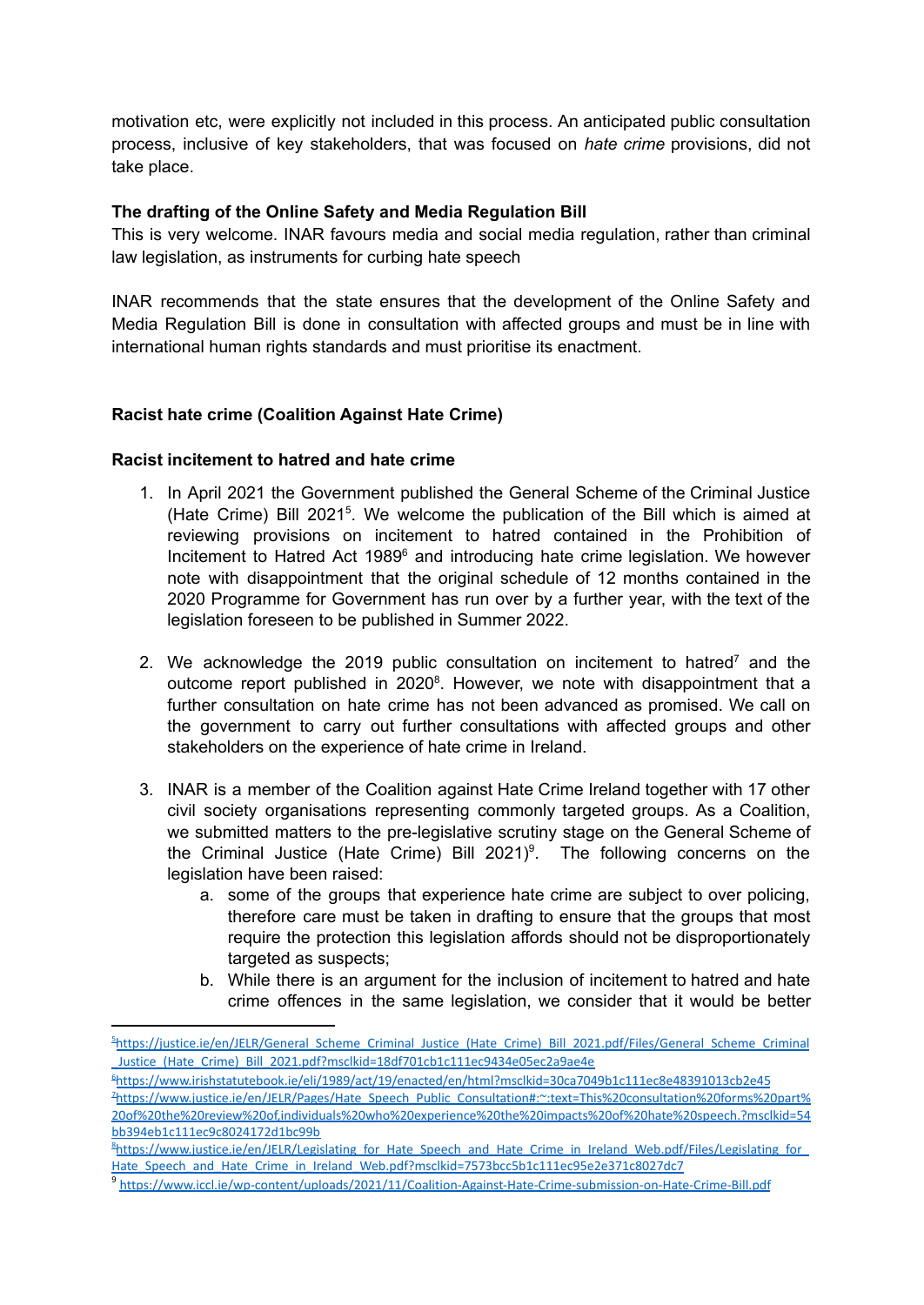from a clarity perspective if these distinct types of offences were separated. If they remain in the same Bill, the distinction between the types of offences should be made clearer;

- c. provisions must be drafted in a clear and precise manner to ensure that all legal persons understand where the threshold is between criminal and non-criminal speech and behaviour. Any offence criminalising speech must reach a sufficient threshold, in line with international human rights principles on freedom of expression;
- d. As currently drafted, the defences provided for in the legislation including political discourse and academic discourse - are overly broad, as to potentially permit dissemination of incitement to hatred in inappropriate circumstances. We note for example that anti-Traveller, anti-migrant and anti-Roma incitement to hatred can happen in the political sphere and that migrants have been the subject of incitement to hatred masked as academic discussion;
- e. the rationale and decision-making framework for the inclusion and exclusion of "protected characteristics" and offences to be considered aggravated offences should be clarified. Legislation should cover not only actual but also perceived membership or association with a protected characteristic;
- f. individuals and groups may be targeted based on multiple protected characteristics. As drafted, the legislation does not ensure that prosecutors can identify more than one protected characteristic when seeking a conviction. The Coalition calls for an intersectional approach to be adopted at every opportunity, including reporting mechanisms;
- g. The list of aggravated offences should include the offences which are most commonly committed against the protected individuals, groups and communities identified with the protected characteristics. This requires further research:
- h. The choice of legal test should be informed and based on an evaluation of the implications for all stakeholders involved, including victims, affected communities, accused and society as a whole. The principle that criminal law should be used as a last resort should underpin this decision and all aspects of the legislation:
- i. More clarity is needed regarding the general provision on aggravating sentencing as to whether it applies to a limited number of offences or all offences that do not have aggravated forms;
- j. the bill introduces a new offence of denial and gross trivialisation of crimes of genocide but does not include the key element of incitement to violence or hatred against a member of a protected group or a group;
- k. the bill currently does not contain a requirement for a comprehensive review of the legislation – such as 3 years as suggested by the Coalition – as well as consultative monitoring of its implementation;
- l. Relevant Sentencing principles and sentencing guidelines are needed to ensure transparency and proportionality. Restorative justice and community sentencing options should be made available as part of the legislative response.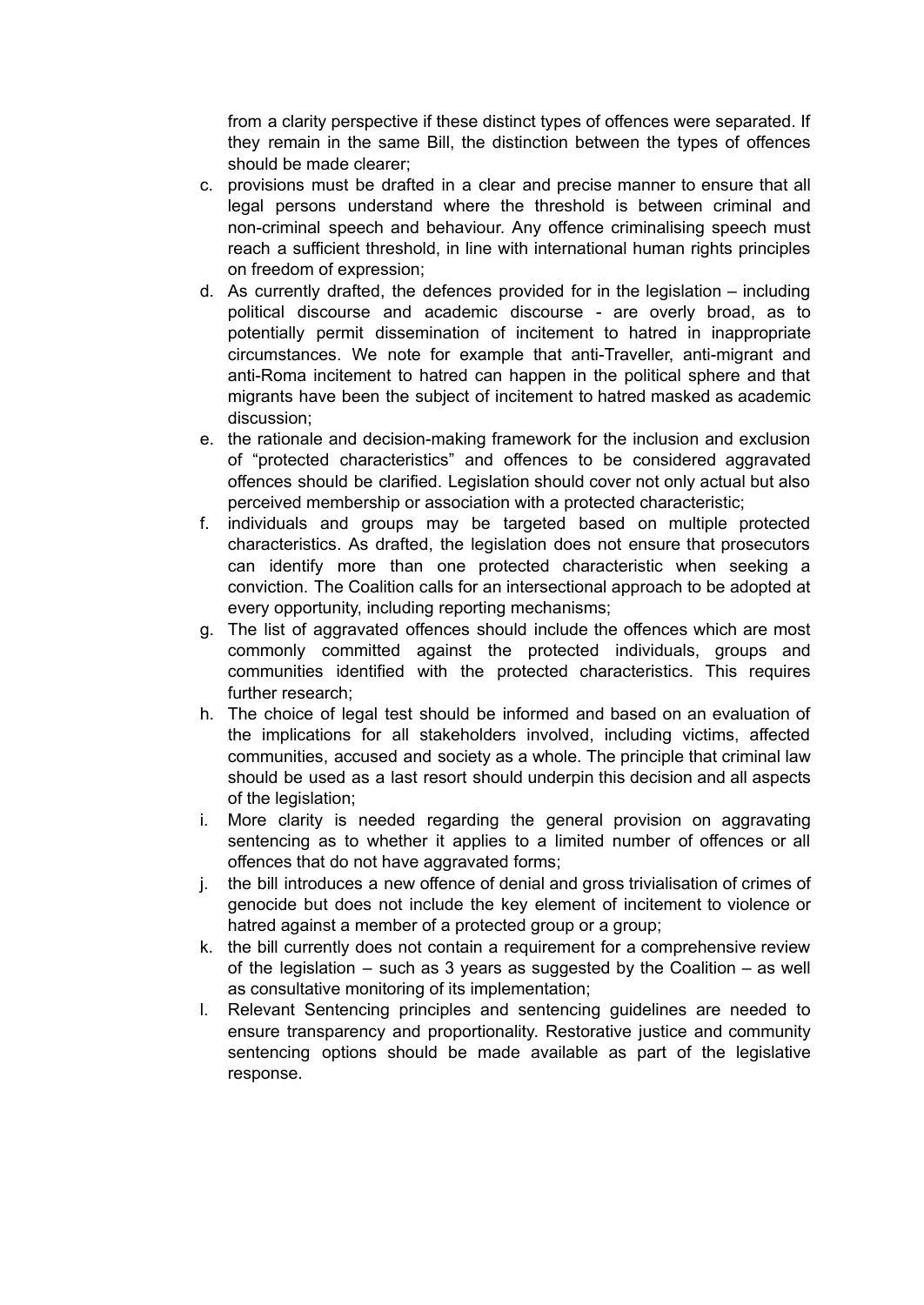- 4. As a Coalition we expressed regret for the limited consultation with civil society organisations and impacted communities by the Joint Committee on Justice at the pre-legislative scrutiny. 10
- 5. We stress that proper implementation measures to ensure legislation is effective must be in place. This includes ensuring there is a proper firewall for individual reporting to gardaí so that individuals can be assured that their immigration status will not be investigated by An Garda Síochána if they report a hate crime or cooperate in an investigation.
- 6. Aside from legislative actions, robust policy commitments must be made and should include a national action plan against hate speech and hate crime (online and offline), awareness campaigns, education and training for public sector actors, including An Garda Síochána and the DPP. Policy responses should be designed as an instrument to tackle all forms of hate speech, including those which do not reach the threshold of criminality.
- 7. We also note with disappointment that to date, no meaningful official disaggregated data on hate crime reporting is available.<sup>11</sup> The only available data  $-$  produced by INAR through the iReport system – shows that confidence in the police among minorities has [decreased](https://inar.ie/2021-reports-of-racism/) in the last period.

# **The Garda National Diversity and Integration Unit (GNDIU) and the Garda Diversity Strategy**

The work of the GNDIU, is impressive and its achievements a reflection of the professionalism and commitment of its few staff members. Unfortunately, few of the intended changes because of the Garda Diversity Strategy (2019-22) have at this time borne fruit in terms of a perceptible shift in practice or culture of The Garda Siochana as an institution. The delays in approval at an executive level of key elements of the Strategy are symptomatic of what INAR perceives to be a culture of resistance to change, and lack of an openness to feedback or any form of accountability to minority communities.

INAR notes that:

- a. That the GNDIU are under-resourced and understaffed, and do not have the authority to drive through the needed changes, is symptomatic of the structural impediments to change within AGS.
- b. That the network of Garda Diversity Officers (GDOs) is insufficiently resourced in terms of training, resourcing, and prioritisation within the functions of the policing service.
- c. Confidence in AGS from across all minoritized groups, including ethnic minorities, disabled and LGBTIQ+ groups, is [currently](https://inar.ie/2021-reports-of-racism/) even lower than it has been in previous [years.](https://inar.ie/2021-reports-of-racism/) This is due to several seriously mishandled cases of police treatment of minorities, including the fatal shooting by Gardai of a young black man George Nkencho on 30 Dec 2020, and the subsequent garda investigation into it.

<sup>10</sup>[https://www.iccl.ie/wp-content/uploads/2022/01/211215-Coalition-Against-Hate-Crime-letter-Criminal-JusticeHate-Crim](https://www.iccl.ie/wp-content/uploads/2022/01/211215-Coalition-Against-Hate-Crime-letter-Criminal-JusticeHate-Crime-Bill-2021.pdf) [e-Bill-2021.pdf](https://www.iccl.ie/wp-content/uploads/2022/01/211215-Coalition-Against-Hate-Crime-letter-Criminal-JusticeHate-Crime-Bill-2021.pdf)

<sup>&</sup>lt;sup>11</sup> <https://hatecrime.osce.org/ireland>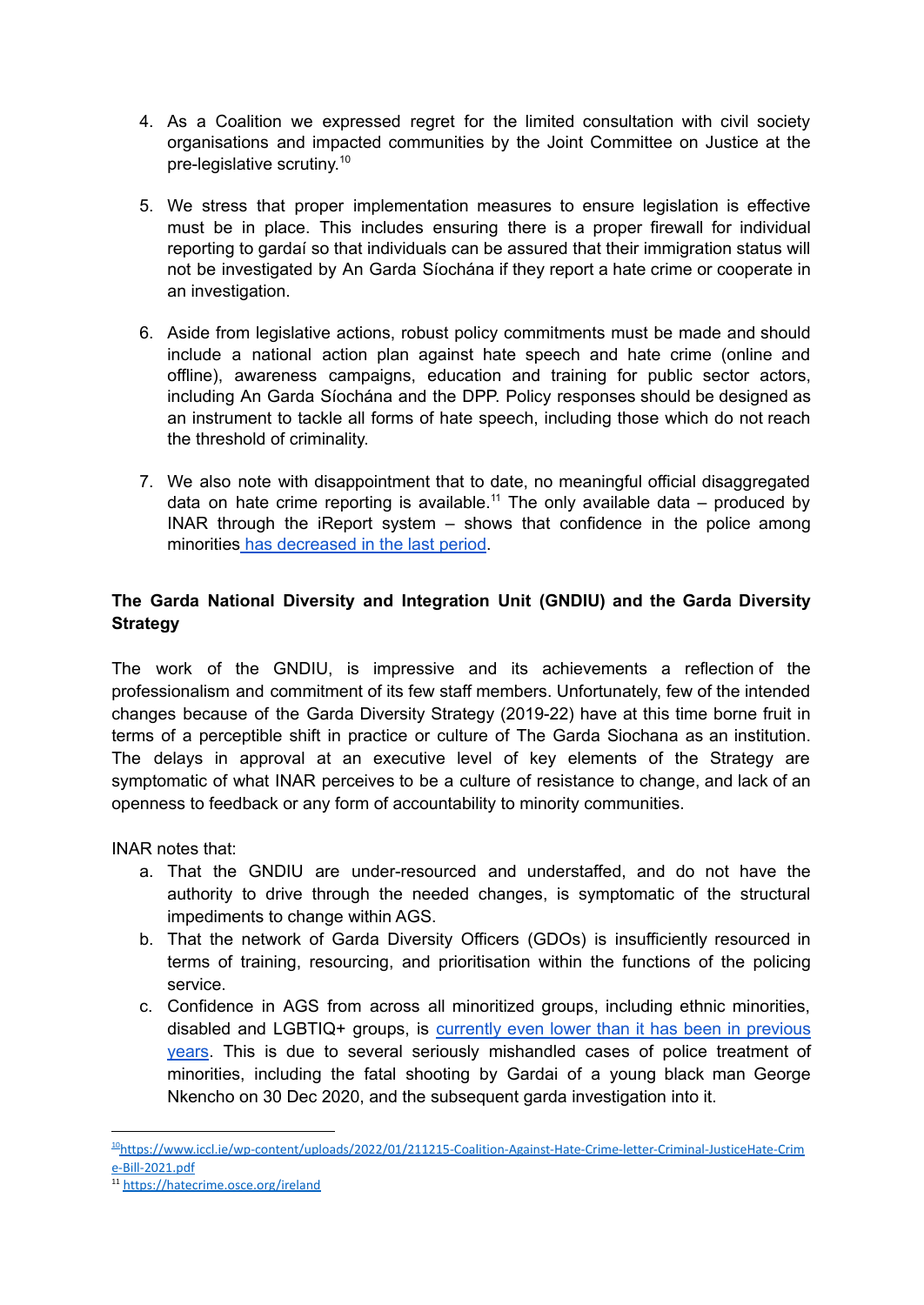#### **Recommendations:**

The state must expedite the enactment of Hate Crime Legislation to ensure that victims of racist violence and crime are protected and have access to effective legal remedies.

Make Diversity a core pillar of policing - with its own dedicated Assistant Commissioner with the sole remit for Diversity. Increase resourcing and mandate of Garda National Diversity and Inclusion Unit, to monitor the entire service's Diversity function and drive through policy changes and make policy recommendations.

# **People of African descent**

INAR notes its disappointment with the government for its failure to utilise the United Nations International Decade for People of Africa Descent 2015-2024. The Decade is almost coming to an end and Ireland has not yet adopted a programme of action for the Implementation of the International Decade for People of African Descent.

IDPAD has not yielded results for the people of African descent as intended and coming to an end in 2014 and there is no plan as to how the government of Ireland will ensure that people of African descent are not discriminated against particularly in employment, education, health, and housing.

## **Recommendations:**

- 1. Beyond IDPAD the state must make tangible steps to promote and celebrate the contribution people of African descent make in Ireland.
- 2. Adopt a programme of activities for the implementation of the International Decade for People of African Descent.

# **Participation in political and public life**

INAR welcomes the focus on the thematic area of participation and inclusion in political and public life, particularly in the development of the National Action Plan Against Racism.

INAR is concerned about the following:

- a) Participation and inclusion have yet to be developed as fully inclusive of the hardest to reach communities
- b) Representation of minority ethnic communities is limited in the political and public life and remains unreflective of the full diversity that exists in the Irish community.

#### **Recommendations:**

- 1. The Irish government should adopt specific measures to avoid or compensate for disadvantages linked to discrimination on grounds of racial or ethnic origins, as formal equality measure may not address the needs of specific groups of people. For instance, the need for special measures including quota systems in the public service sector in employment service.
- 2. The State must take positive measures to rectify racial discrimination and imbalances resulting from past practices and policies i.e., via special measures including quota systems, and in legislating for or implementing statutory duties.

# **Direct Provision System**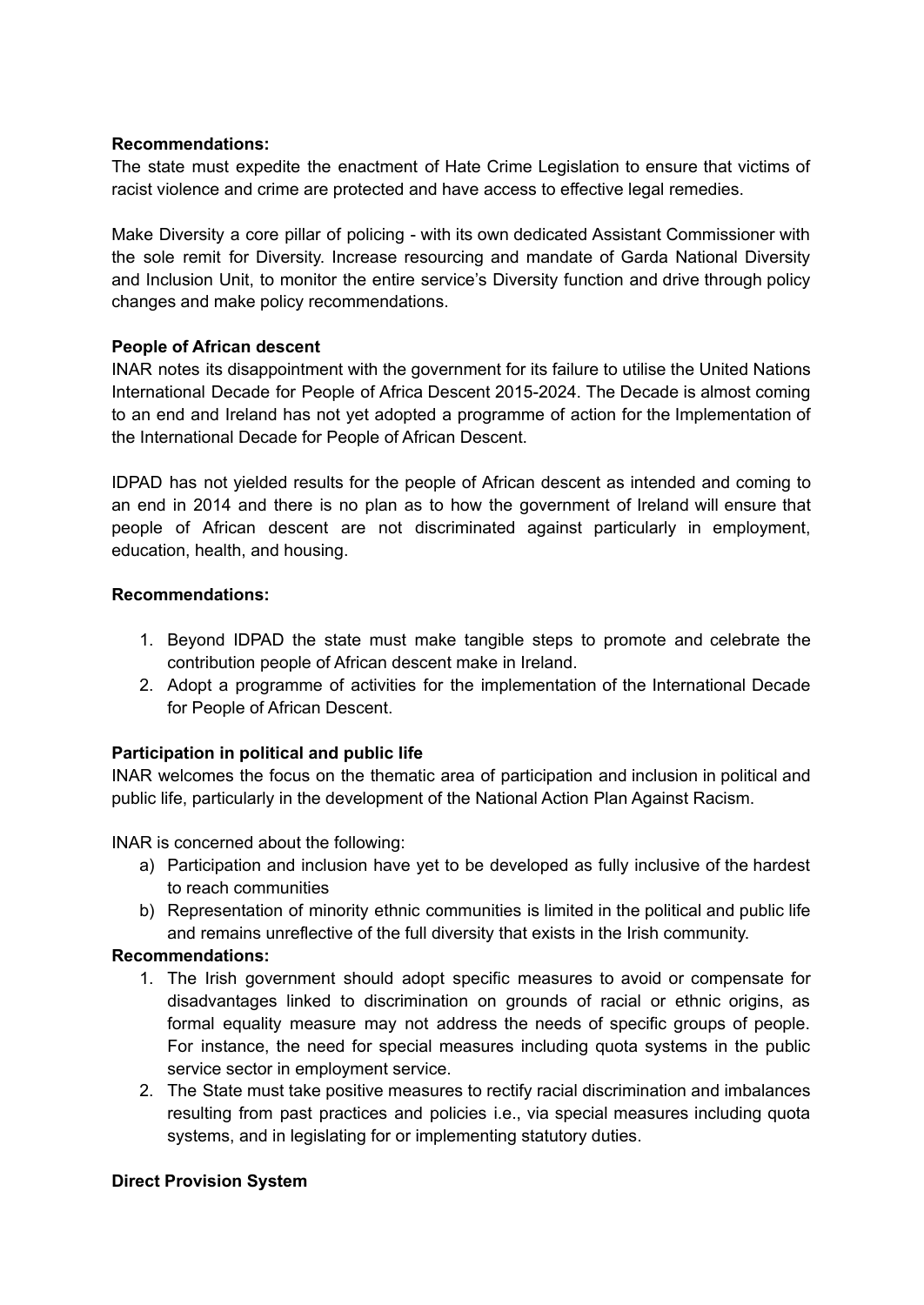The Irish Network Against Racism notes with great concern the treatment of refugees and migrants in the Direct Provision System.

## **Recommendations:**

- **1.** The Irish government must accelerate the abolition of the discredited system of "direct provision" and immediately establish a new system that complies with human rights standards and ensure the dignity of all people in the asylum system.
- **2.** Ensure the proper resourcing of the international protection system to reduce processing times for applications and appeals.
- **3.** Commit to ending the privatisation of refugees and migrant protection centres.
- **4.** Allow independent inspection of direct provision centres until the new system is established.
- **5.** Provide an independent complaints mechanism for people in direct provision centres experiencing racism, racial discrimination, and other related intolerances.
- **6.** Carry out care assessments and provide specialised psycho-social support and medical support to those affected.
- **7.** Ensure that residents of direct provision can work, this will lessen the pressure on state resources.
- **8.** Relocate centres close to the other communities to ensure proper integration of refugees and migrants into Irish society.
- **9.** Provide facilities for leisure to ensure that children and young people in the centres have a normal childhood.
- **10.** Ensure that children in the centres have access to education.

# **Review of Equality Legislation**

The ongoing Review of the Equality Acts is the first review of its kind since the legislation was introduced over twenty years ago. The comprehensive nature of the review is to be welcomed, as is the broad public consultation) undertaken by the Department of Children, Equality, Disability, Integration and Youth (and which concluded in December 2021).

It should be noted that the details published in respect of the review did not limit the legislation under consideration to the Employment Equality Acts 1998-2015 and the Equal Status Acts 2000-2018. The public consultation webpage published by the Department on the Review noted that the list of "legislation under consideration" provided by the Department "should not be considered exhaustive".<sup>12</sup> Some important pieces of equality legislation were absent from that list and should be considered in the context of the review. This includes the Workplace Relations Act 2015 (which provides the legal basis for the operation of the Workplace Relations Commission, the tribunal that hears most discrimination complaints) and the Intoxicating Liquor Act 2003 (which deals with certain discrimination complaints against licenced premises). It also includes the Irish Human Rights and Equality Commission Act 2014 (which provides for the Public Sector Equality and Human Rights Duty, as well as for the powers and functions of the Irish Human Rights and Equality Commission).It should also be noted that the Department's statement announcing the review stated that "the review

<sup>12</sup> Department of Children, Equality, Disability, Integration and Youth, Consultation Webpage (2021), *Consultation on the Review of the Equality Acts*. Available at: <https://www.gov.ie/en/consultation/066b6-review-of-the-equality-acts/>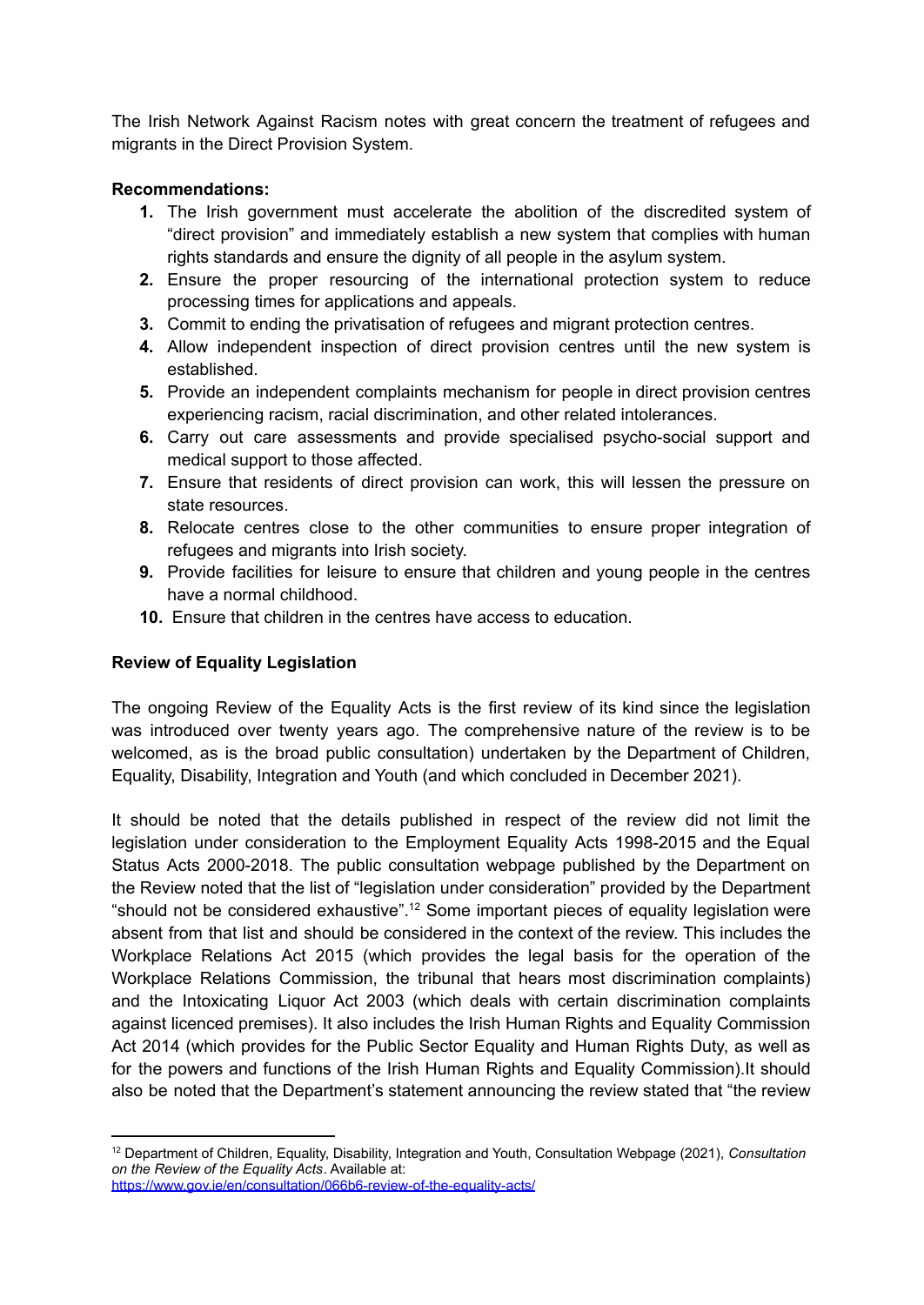will also examine issues, which have been raised by IHREC, or raised in the context of reporting to international treaty bodies". 13

## **Recommendations:**

- 1. The Review must implement the various recommendations of international national treaty bodies to Ireland in relation to the national equality code. This includes the recommendations of UNCERD.
- 2. Further, the Review should seek to comprehensively incorporate the various obligations in relation to equality which arise from Ireland's international human rights obligations into the national legislative framework. The Review should also ensure full compliance with EU law (including the EU Race Equality Directive, the other Equality Directives, and the Charter of Fundamental Rights of the European Union).
- 3. Access to justice for victims of discrimination should be a core consideration of the Review. This includes access to legal advice and representation and promoting awareness of legal rights, legal services, and redress mechanisms. This must also involve identifying and removing procedural issues in the national equality legislation and framework which operate as barriers to justice.

# **Legal aid**

Legal aid is both a right and an essential precondition for the exercise and enjoyment of several human rights, including the rights to a fair trial and to an effective remedy.<sup>14</sup> The lack of legal representation represents an additional barrier for minority ethnic groups in accessing the justice system particularly in the Work Relations Commission.

# **Recommendation:**

- 1. The state must ensure that legal aid does not only include the right to free legal assistance in criminal proceedings, but also the provision of effective legal assistance in any judicial or extrajudicial procedure aimed at determining rights and obligations.
- 2. The right to legal aid must be legally guaranteed in national legal systems at the highest possible level and must be as broad as possible.

# **Irish Human Rights and Equality Commission**

INAR acknowledges the importance of equality bodies, the contribution they make in our society in fighting discrimination.

#### **Recommendations:**

- **1.** The Irish state has a responsibility to ensure the independence of the IHREC and functionality of the Workplace Relations Commission.
- **2.** Create legislation augmenting the powers of equality bodies to affirm the right to nondiscrimination

<sup>13</sup> Department of Children, Equality, Disability, Integration and Youth, Press Release (22 June 2021), *Minister O'Gorman announces review of the Equality Acts*. Available at:

<https://www.gov.ie/en/press-release/24864-minister-ogorman-announces-review-of-the-equality-acts/>

<sup>14</sup> https://newsarchive.ohchr.org/EN/NewsEvents/Pages/DisplayNews.aspx?NewsID=13382&LangID=E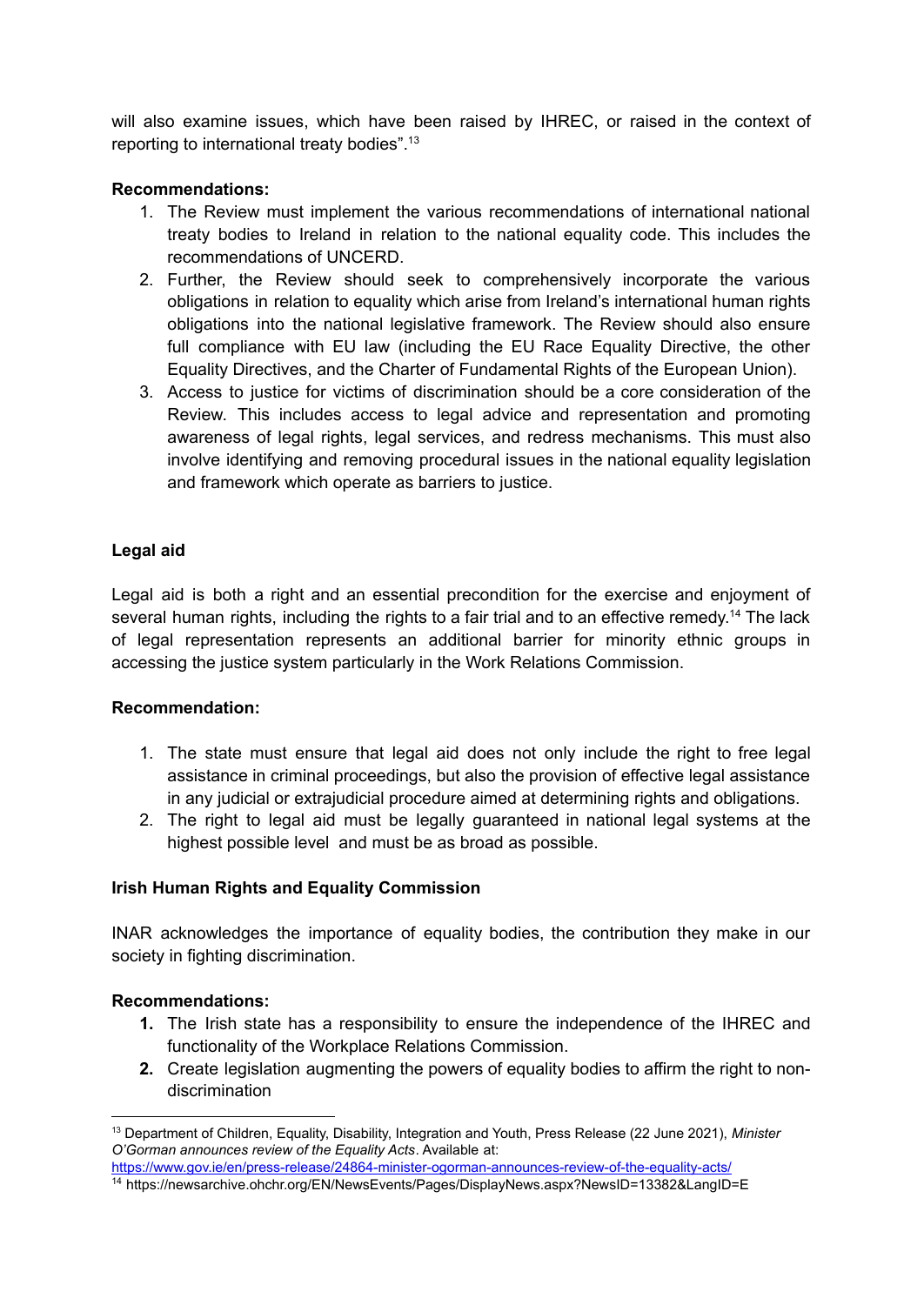- **3.** Ensure the effective implementation of the Public Sector Duty
- **4.** Ensure the functionality of equality bodies in the following ways:
	- Take complaints from victims of discrimination
	- Provide legal assistance to victims of discrimination
	- Collect data on equality
	- Conduct research on equality in society
	- Make recommendations to policy makers and legislators
	- Raise awareness and communicate about equality and rights
	- Work with employers, service providers, and other public bodies and civil society organisations to help them put in place good quality plans and practices.
	- Monitor the implementation of international conventions that aid in the elimination of racism and all forms of discrimination.
	- Must bring the law to the people to ensure that affected groups are well informed about their rights.

# **Overall Recommendations**

INAR notes that there has been some movement by the Irish Government in advancing policy and legislative reform, however many initiatives appear as aspirational only in the lived experiences of people from minority ethnic backgrounds.

For effective implementation of policies, the Irish government must ensure:

- the full resourcing for the implementation of a Durban-compliant NAPAR, by setting aside funds at the national budgeting.
- Develop national standards and resourcing for monitoring and evaluation mechanisms in partnership with the affected groups
- put in place accountability mechanisms for non- compliance
- ensure that the imperatives are justiciable by providing effective remedies for victims of racism, racial discrimination, and other related intolerances.
- Use of an intersectional lens in the development and implementation of policies including the ground of social-economic status.
- Put in place reporting obligations to the people particularly the affected groups by the responsible implementing group.
- Policies are in line with international set human rights benchmarks and best practices.
- Ensure cohesion of all policies, programmes and initiatives aimed at eradicating racism and racial discrimination and must be aligned to EU and international human rights framework.
- Policies must reaffirm Ireland's commitment to Agenda 2030 and Sustainable Development Goals.
- Ensure that the Public Sector Duty is implemented by all public institutions and put in place sanctions for non-compliance.
- Lead by example by taking steps to significantly improve representation through measures targeting recruitment and selection
- Invite and encourage other institutions to put policies and initiatives in place to foster diversity and inclusion in their workplace.
- Hold organisations, schools, and society accountable for racism and discrimination.